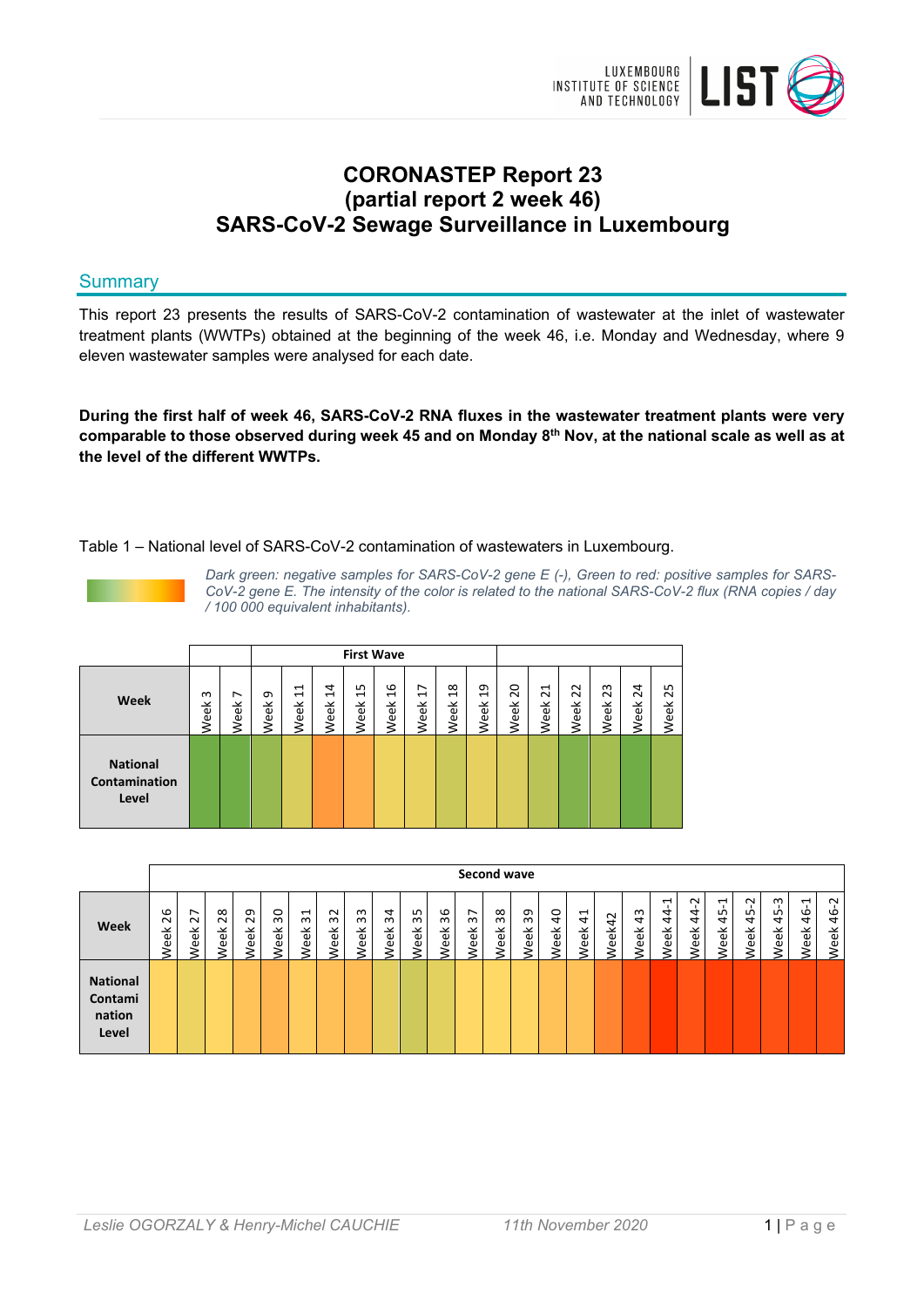

*Figure 1a – RT-qPCR quantification time-course monitoring of SARS-CoV-2 (E gene) in Luxembourgish wastewater samples from December 2019 to November 2020. Grey squares: daily-confirmed cases for Luxembourgish residents (https://data.public.lu/fr/datasets/donnees-covid19/), dots: cumulative SARS-CoV-2 flux (RNA copies / day / 100 000 equivalent inhabitants). Blue line: Loess regression of the cumulative SARS-CoV-2 flux (RNA copies / day / 100 000 equivalent inhabitants).*



*Figure 2b – Close-up of Figure 1a showing results from September 1st on.*

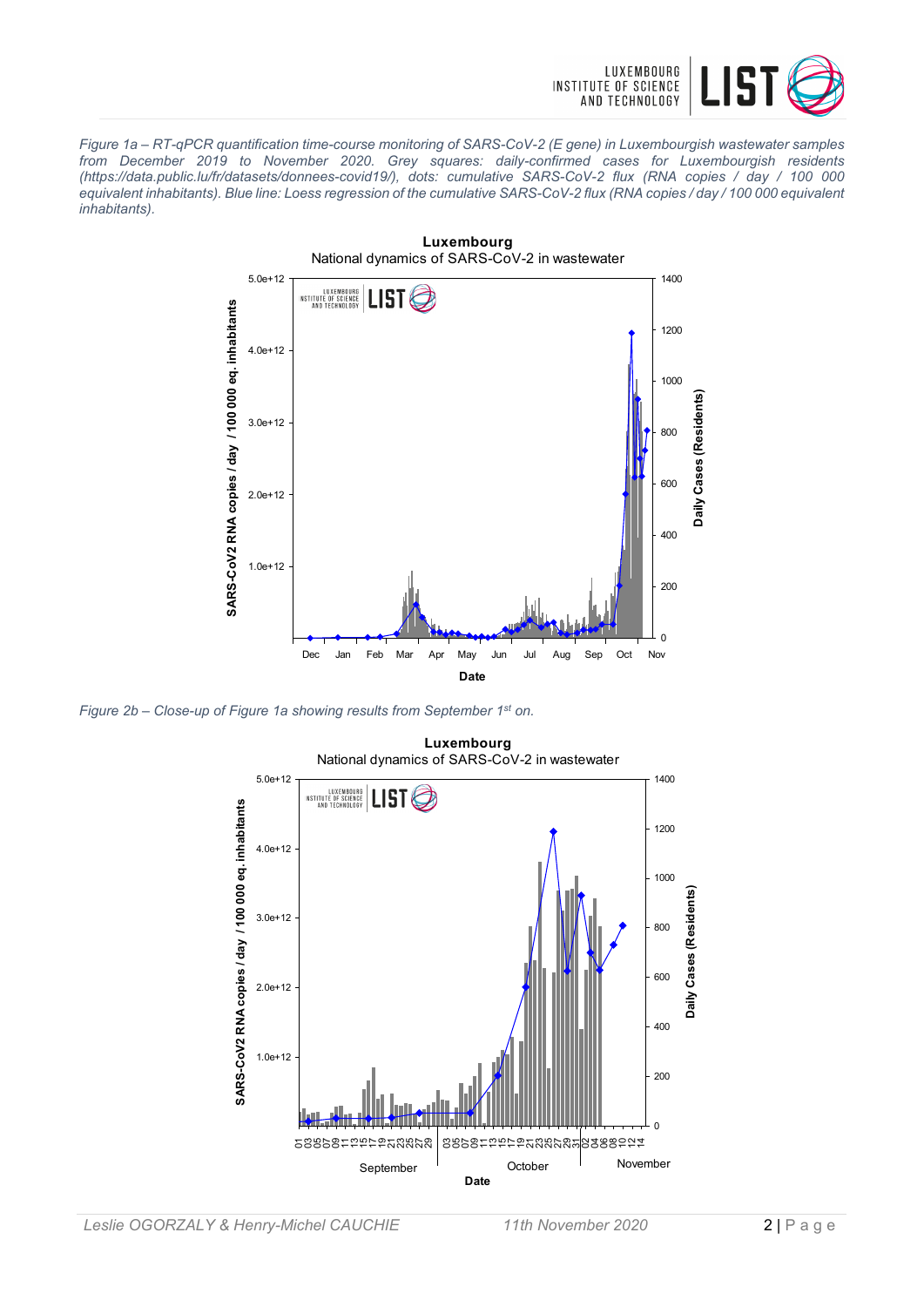

*Table 2 - Level of SARS-CoV-2 contamination of each analyzed wastewater treatment plant in Luxembourg during the second wave. BEG: Beggen, BET: Bettembourg, SCH: Schifflange, BLE: Bleesbruck, MER: Mersch, PET: Pétange, HES: Hespèrange, ECG: Echternach, UEB: Uebersyren, GRE: Grevenmacher, TRO: Troisvierges, BOE: Boevange sur Attert, WIL: Wiltz*



*Dark green: negative samples for SARS-CoV-2 gene E (-), Green to red: positive samples for SARS-CoV-2 gene E. The intensity of the color is related to the RT-qPCR signal (Ct values) Grey boxes: no data*

|            |        |                    |         |                   |         |         |         |         |         |             |         |         |         |         |                    |         |         |         |         | 2020    |         |            |         |         |         |                    |         |         |         |         |         |         |           |              |           |                  |           |           |           |
|------------|--------|--------------------|---------|-------------------|---------|---------|---------|---------|---------|-------------|---------|---------|---------|---------|--------------------|---------|---------|---------|---------|---------|---------|------------|---------|---------|---------|--------------------|---------|---------|---------|---------|---------|---------|-----------|--------------|-----------|------------------|-----------|-----------|-----------|
|            |        |                    |         | <b>First wave</b> |         |         |         |         |         |             |         |         |         |         |                    |         |         |         |         |         |         |            |         |         |         | <b>Second wave</b> |         |         |         |         |         |         |           |              |           |                  |           |           |           |
| WWTP       | Week 9 | Week <sub>11</sub> | Week 14 | 15<br>Week        | Week 16 | Week 17 | Week 18 | Week 19 | Week 20 | 21<br>Week: | Week 22 | Week 23 | Week 24 | Week 25 | Week <sub>26</sub> | Week 27 | Week 28 | Week 29 | Week 30 | Week 31 | Week 32 | 33<br>Week | Week 34 | Week 35 | Week 36 | Week 37            | Week 38 | Week 39 | Week 40 | Week 41 | Week 42 | Week 43 | Week 44-1 | 44-2<br>Week | Week 45-1 | <b>Week 45-2</b> | Week 45-3 | Week 46-1 | Week 46-2 |
| <b>BEG</b> |        |                    |         |                   |         |         |         |         |         |             |         |         |         |         |                    |         |         |         |         |         |         |            |         |         |         |                    |         |         |         |         |         |         |           |              |           |                  |           |           |           |
| <b>BET</b> |        |                    |         |                   |         |         |         |         |         |             |         |         |         |         |                    |         |         |         |         |         |         |            |         |         |         |                    |         |         |         |         |         |         |           |              |           |                  |           |           |           |
| <b>SCH</b> |        |                    |         |                   |         |         |         |         |         |             |         |         |         |         |                    |         |         |         |         |         |         |            |         |         |         |                    |         |         |         |         |         |         |           |              |           |                  |           |           |           |
| <b>BLE</b> |        |                    |         |                   |         |         |         |         |         |             |         |         |         |         |                    |         |         |         |         |         |         |            |         |         |         |                    |         |         |         |         |         |         |           |              |           |                  |           |           |           |
| <b>MER</b> |        |                    |         |                   |         |         |         |         |         |             |         |         |         |         |                    |         |         |         |         |         |         |            |         |         |         |                    |         |         |         |         |         |         |           |              |           |                  |           |           |           |
| <b>PET</b> |        |                    |         |                   |         |         |         |         |         |             |         |         |         |         |                    |         |         |         |         |         |         |            |         |         |         |                    |         |         |         |         |         |         |           |              |           |                  |           |           |           |
| <b>HES</b> |        |                    |         |                   |         |         |         |         |         |             |         |         |         |         |                    |         |         |         |         |         |         |            |         |         |         |                    |         |         |         |         |         |         |           |              |           |                  |           |           |           |
| <b>ECH</b> |        |                    |         |                   |         |         |         |         |         |             |         |         |         |         |                    |         |         |         |         |         |         |            |         |         |         |                    |         |         |         |         |         |         |           |              |           |                  |           |           |           |
| <b>UEB</b> |        |                    |         |                   |         |         |         |         |         |             |         |         |         |         |                    |         |         |         |         |         |         |            |         |         |         |                    |         |         |         |         |         |         |           |              |           |                  |           |           |           |
| <b>GRE</b> |        |                    |         |                   |         |         |         |         |         |             |         |         |         |         |                    |         |         |         |         |         |         |            |         |         |         |                    |         |         |         |         |         |         |           |              |           |                  |           |           |           |
| <b>TRO</b> |        |                    |         |                   |         |         |         |         |         |             |         |         |         |         |                    |         |         |         |         |         |         |            |         |         |         |                    |         |         |         |         |         |         |           |              |           |                  |           |           |           |
| <b>BOE</b> |        |                    |         |                   |         |         |         |         |         |             |         |         |         |         |                    |         |         |         |         |         |         |            |         |         |         |                    |         |         |         |         |         |         |           |              |           |                  |           |           |           |
| <b>WIL</b> |        |                    |         |                   |         |         |         |         |         |             |         |         |         |         |                    |         |         |         |         |         |         |            |         |         |         |                    |         |         |         |         |         |         |           |              |           |                  |           |           |           |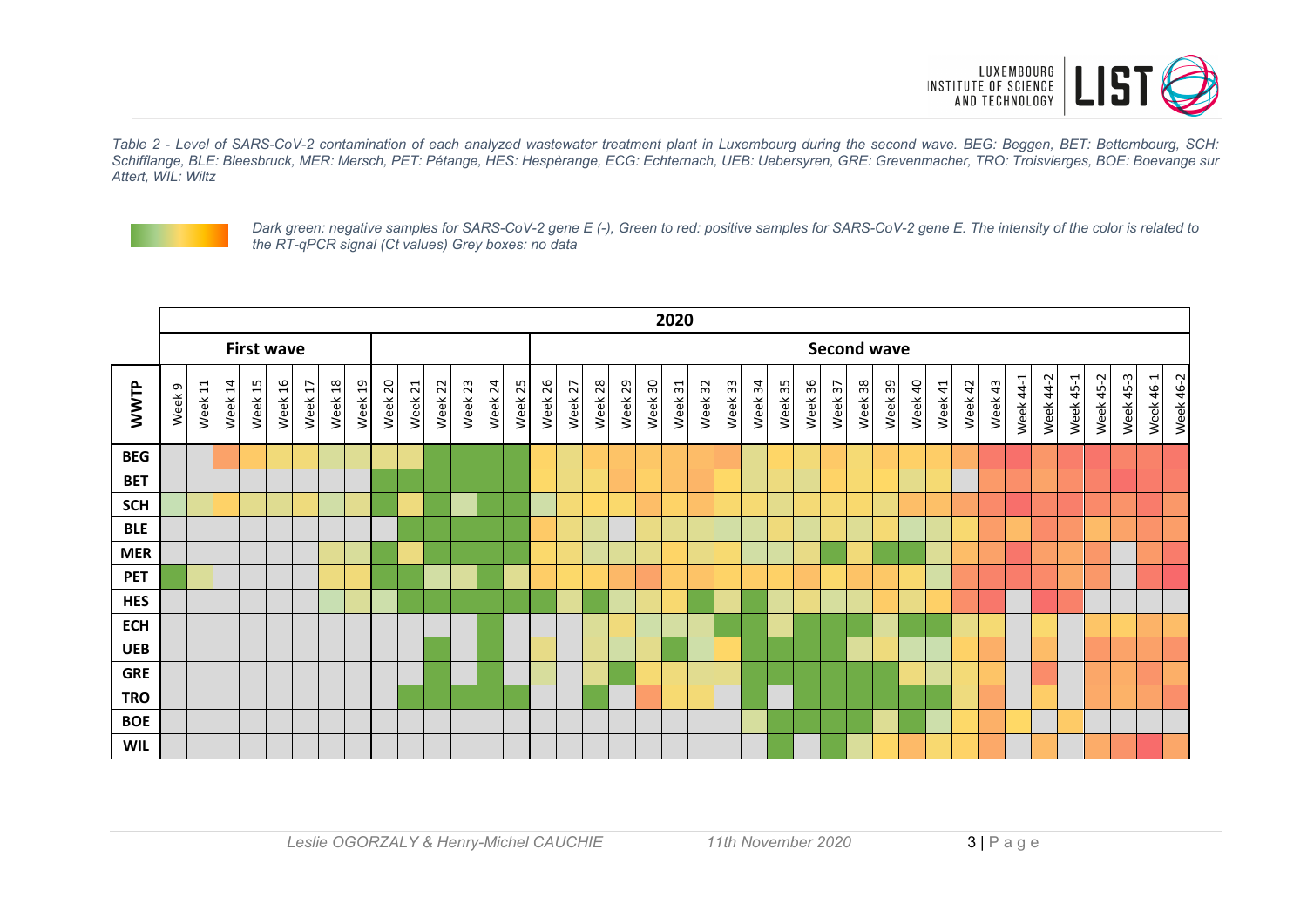









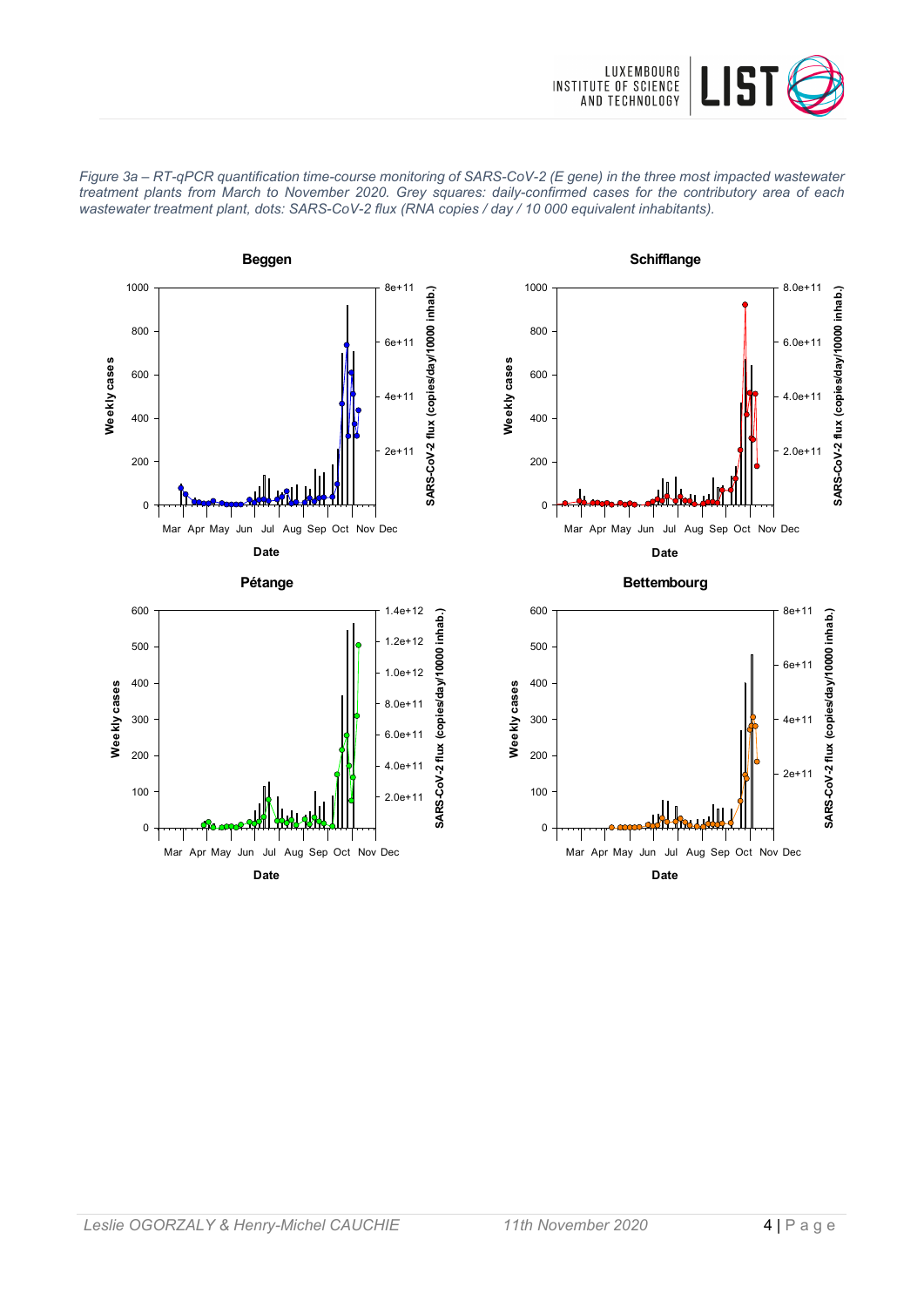







**Date**

0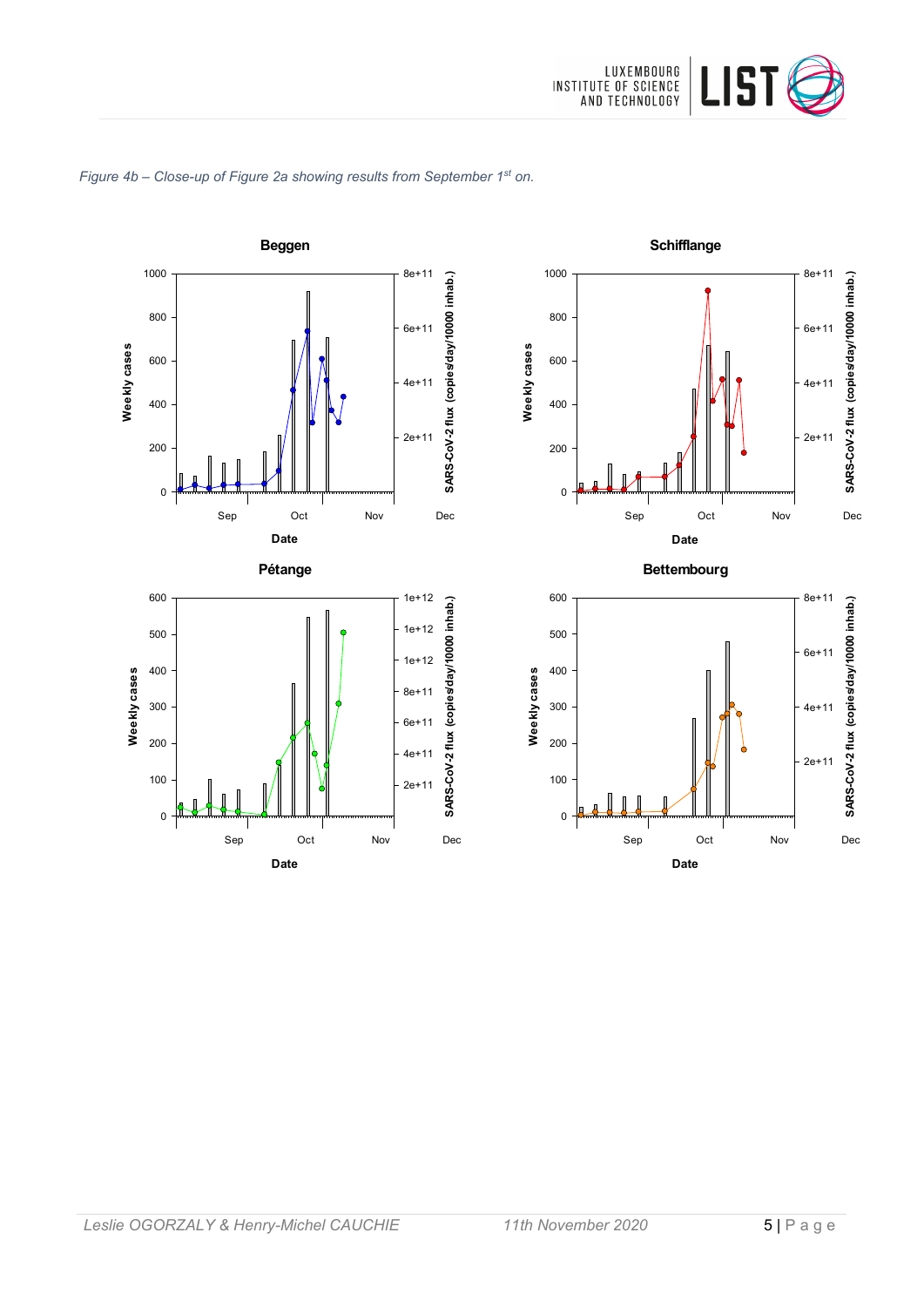



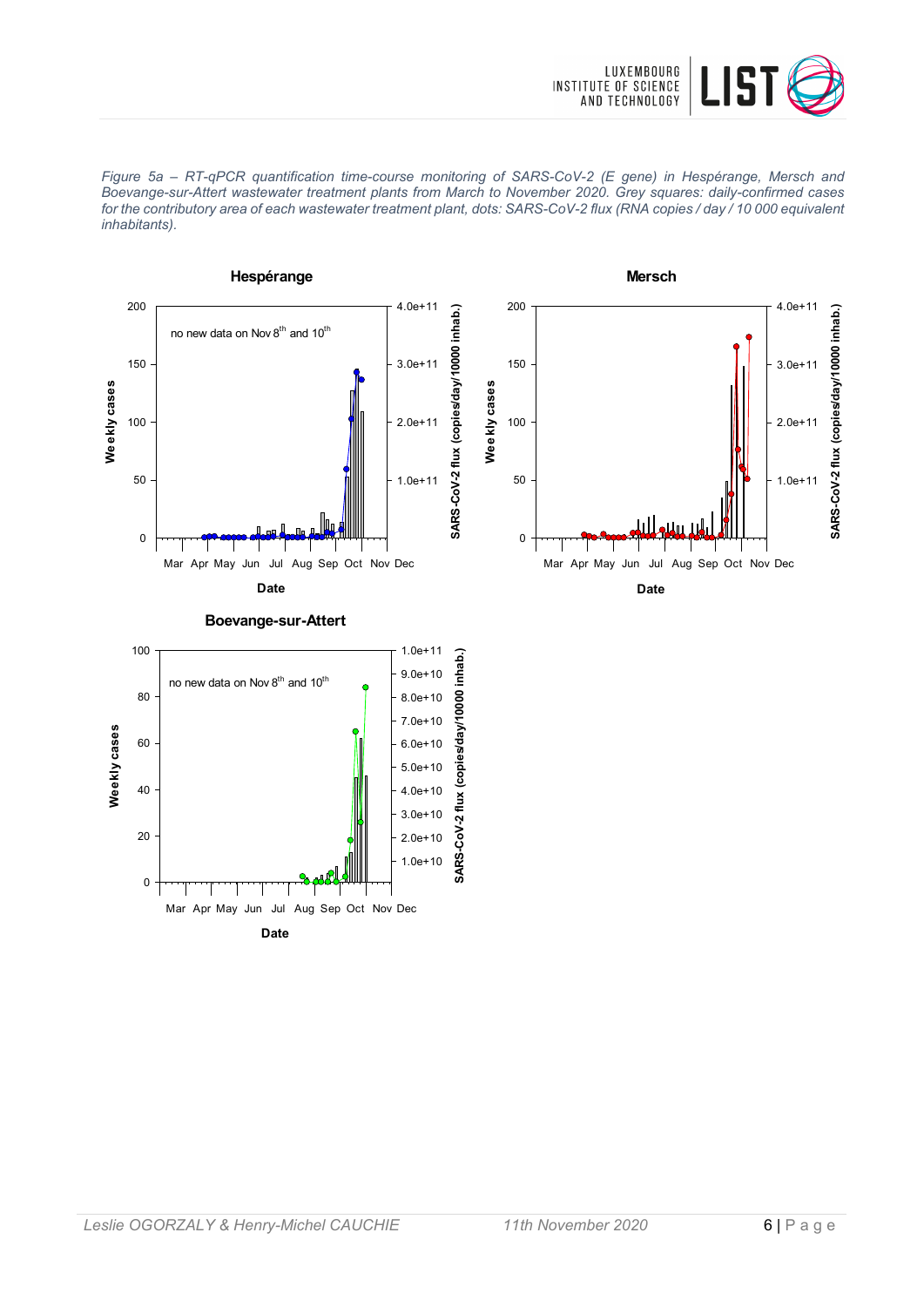

### *Figure 3b – Close-up of Figure 3a showing results from September 1st on.*

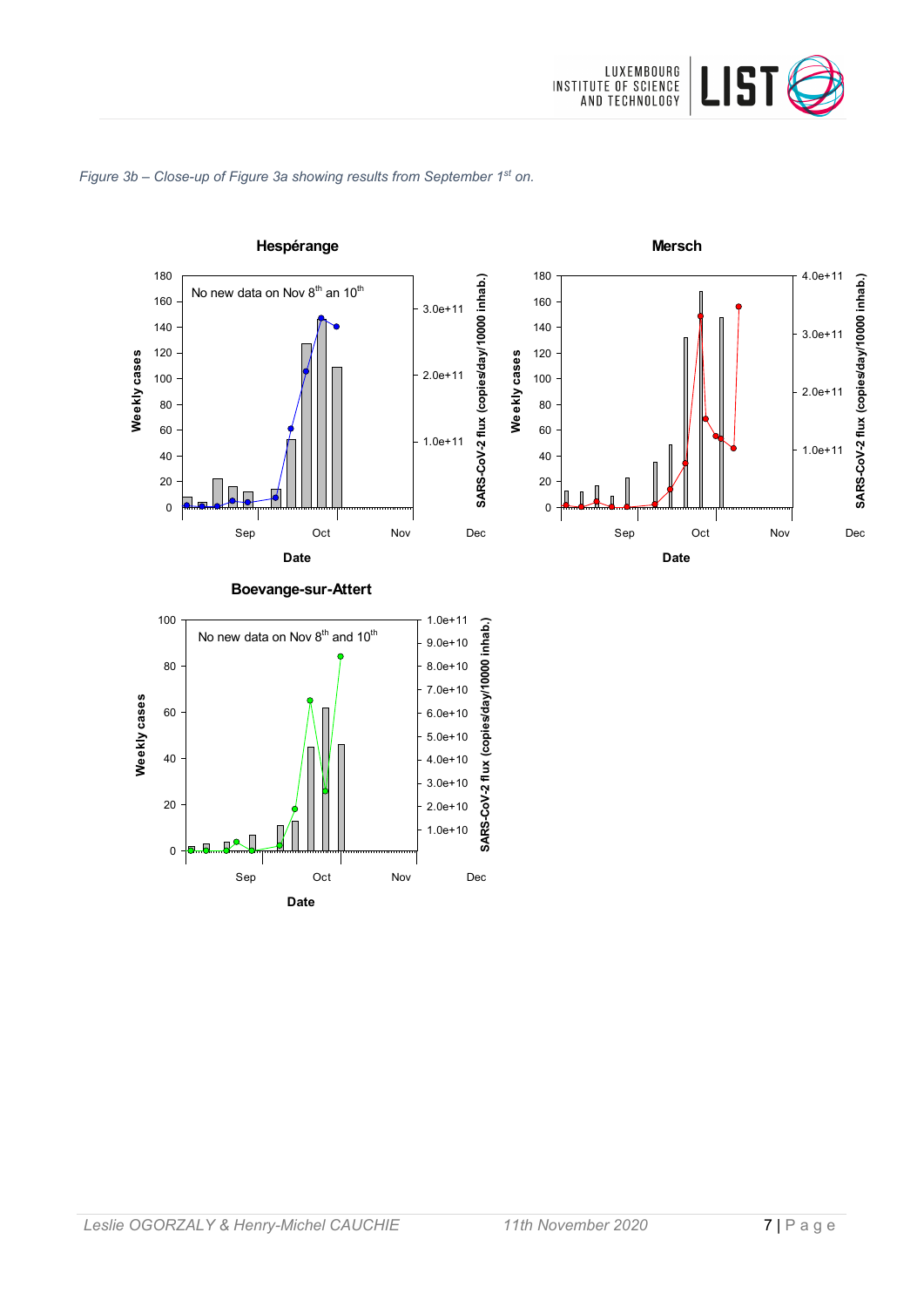









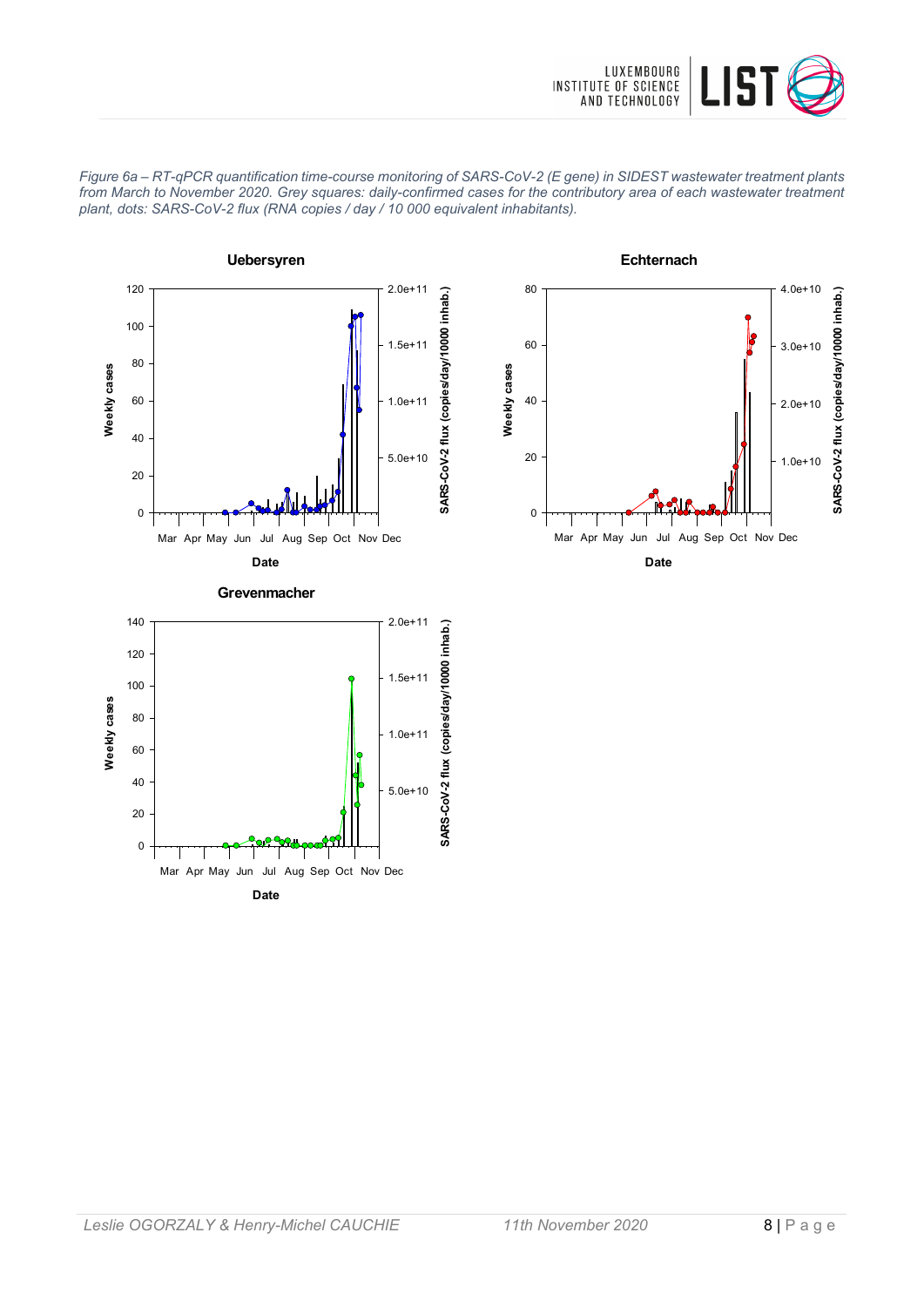





**Date**

0



### Leslie OGORZALY & Henry-Michel CAUCHIE 11th November 2020 9 | Page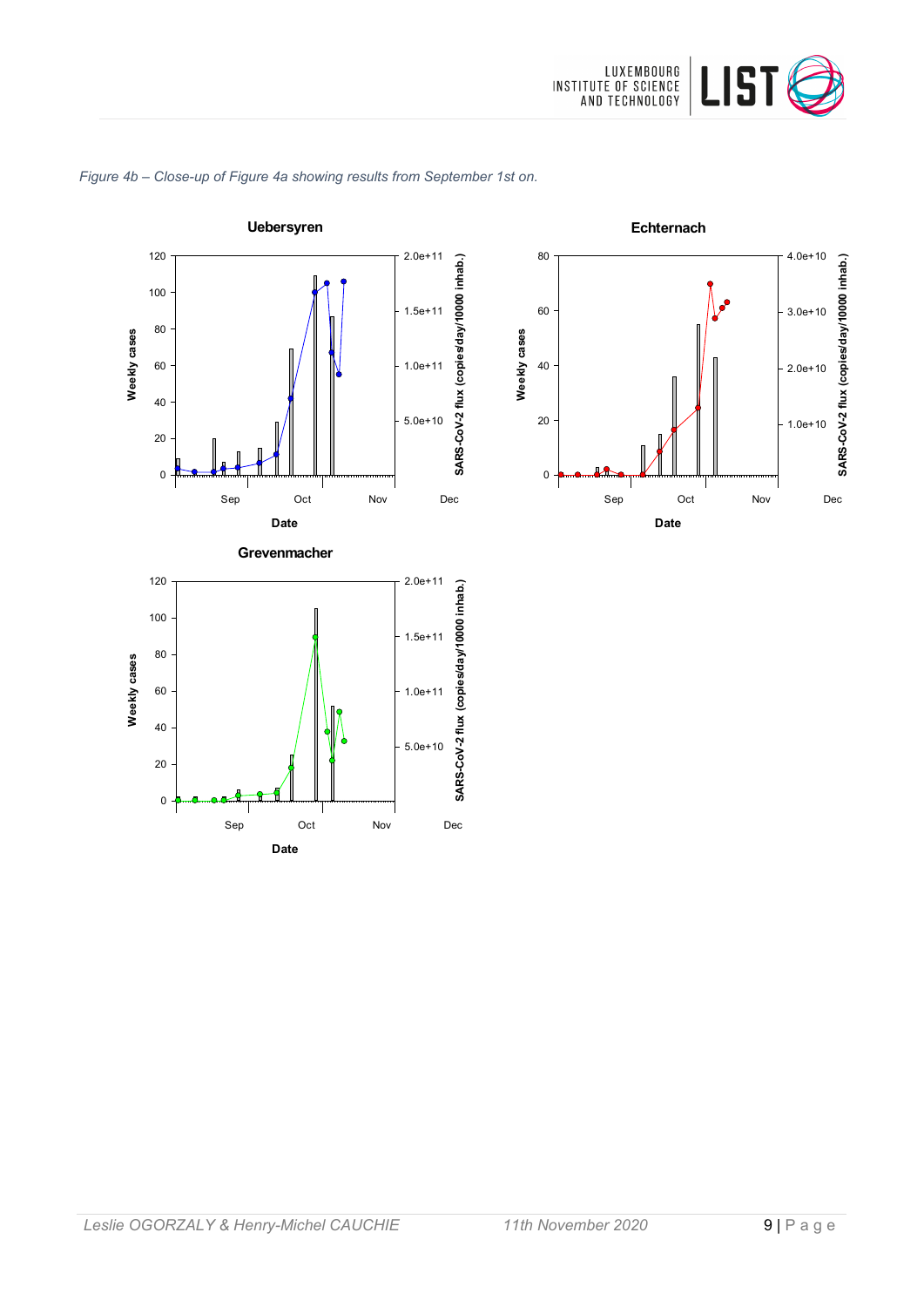





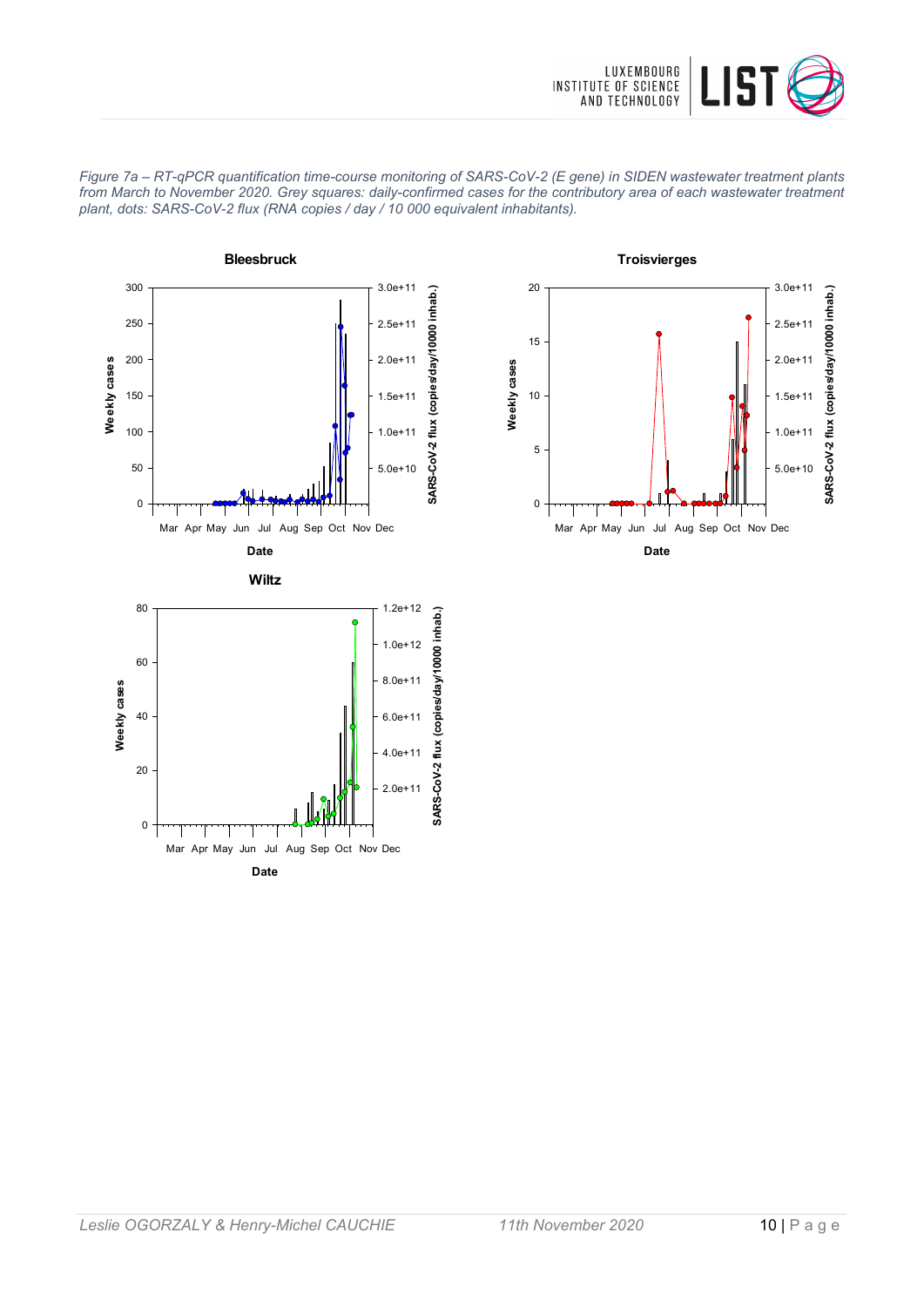



# *Figure 5b – Close-up of Figure 5a showing results from September 1st on.*

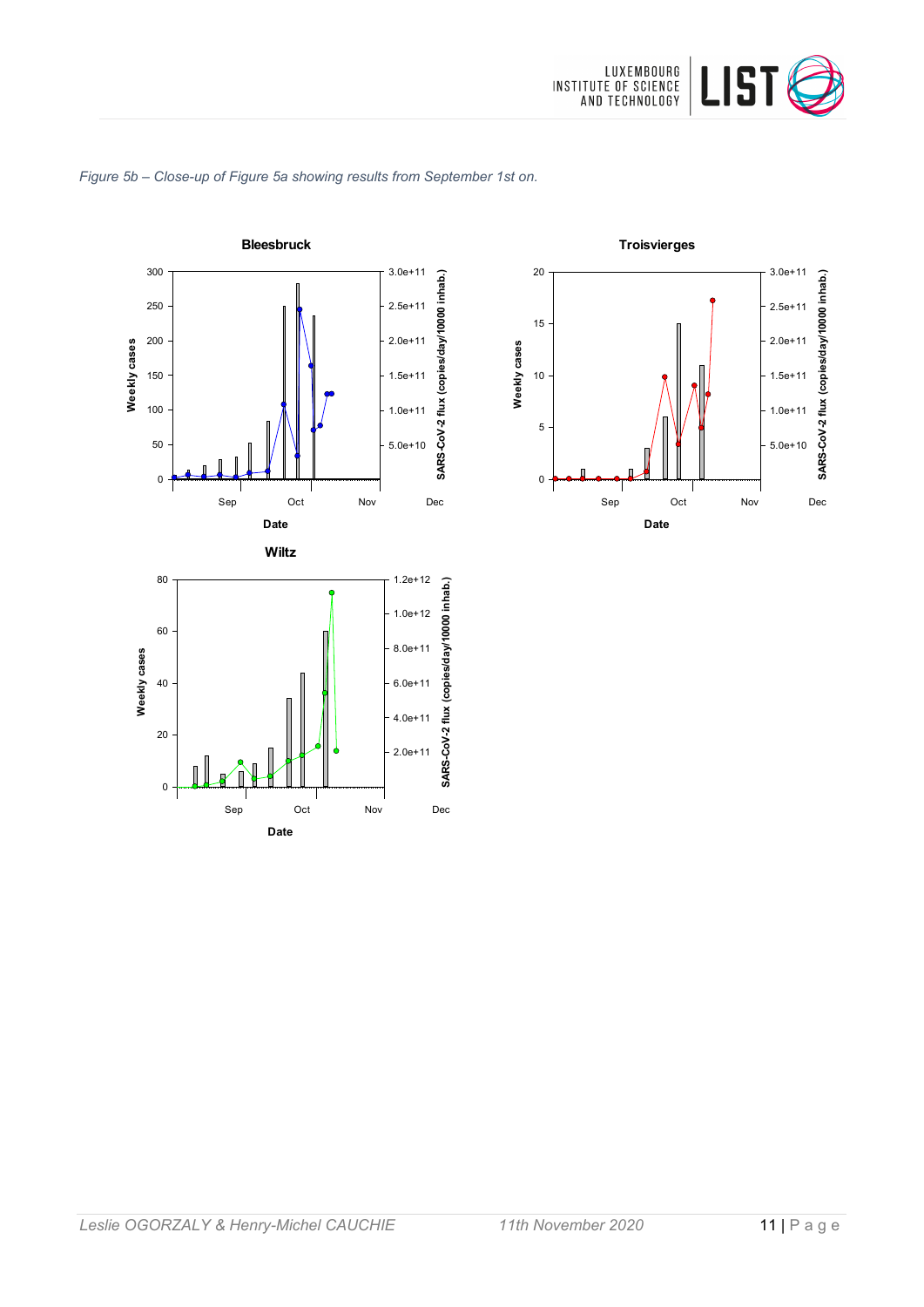

### *Table 3- Timing of sewage sampling since the beginning of the CORONASTEP study*

|                       |                                       |                                 |                        |                | 2019           |                |                      |                        |                |                                       |                       |                               |                       |                         |                        |                        |                                 |                         |                        |            |                         |                               |            |                | 2020         |              |              |                                            |            |              |            |            |            |                               |            |            |                        |                        |                     |                       |                         |                |                  |                   |
|-----------------------|---------------------------------------|---------------------------------|------------------------|----------------|----------------|----------------|----------------------|------------------------|----------------|---------------------------------------|-----------------------|-------------------------------|-----------------------|-------------------------|------------------------|------------------------|---------------------------------|-------------------------|------------------------|------------|-------------------------|-------------------------------|------------|----------------|--------------|--------------|--------------|--------------------------------------------|------------|--------------|------------|------------|------------|-------------------------------|------------|------------|------------------------|------------------------|---------------------|-----------------------|-------------------------|----------------|------------------|-------------------|
| <b>WWTP</b>           | capacity<br>inhabitants)<br>Max<br>ၜႍ | <b>Inhabitants</b><br>connected | $\overline{4}$<br>Week | 43<br>Week     | 46<br>Week     | ↽<br>L<br>Week | $\mathsf{m}$<br>Week | $\overline{ }$<br>Week | G<br>Week      | H<br>$\overline{\phantom{0}}$<br>Week | $\frac{1}{4}$<br>Week | LO.<br>$\overline{ }$<br>Week | $\frac{6}{1}$<br>Week | $\overline{17}$<br>Week | $\frac{8}{18}$<br>Week | $\overline{1}$<br>Week | $\overline{\mathbf{c}}$<br>Week | $\overline{21}$<br>Week | $\overline{2}$<br>Week | 23<br>Week | $\overline{24}$<br>Week | LO.<br>$\overline{N}$<br>Week | 26<br>Week | 27<br>Week     | 28<br>Week   | 29<br>Week   | 90<br>Week   | $\overline{\phantom{0}}$<br>$\sim$<br>Week | 32<br>Week | 33<br>Week   | 34<br>Week | 35<br>Week | 36<br>Week | $\overline{\epsilon}$<br>Week | 38<br>Week | 39<br>Week | $\overline{a}$<br>Week | $\overline{4}$<br>Week | $\sim$<br>4<br>Week | $\frac{3}{4}$<br>Week | $\frac{4}{4}$<br>Week   | 45<br>Week     | 46<br>Week       | samples<br>Total  |
| Beggen                | 210000                                | 139731                          |                        |                |                |                |                      |                        |                |                                       |                       | $\mathbf{1}$                  | 1                     |                         |                        |                        | $\mathbf{1}$                    |                         |                        |            | $\mathbf{1}$            |                               |            |                |              | $\mathbf{1}$ | $\mathbf{1}$ |                                            |            | $\mathbf{1}$ |            |            |            |                               |            |            |                        |                        |                     |                       | $\overline{2}$          | $\overline{3}$ | $2$ 37           |                   |
| Bettembourg           | 95000                                 | 53606                           |                        |                |                |                |                      |                        |                |                                       |                       |                               |                       |                         |                        |                        |                                 |                         |                        |            |                         |                               |            |                |              |              |              |                                            |            |              |            |            |            |                               |            |            |                        |                        |                     |                       |                         | $\overline{3}$ |                  | $\mathsf{r}_{30}$ |
| Schifflange           | 90000                                 | 68143                           |                        | 1              | 1              |                |                      |                        | $\mathbf{1}$   | 1                                     | $\mathbf{1}$          | $\mathbf{1}$                  | 1                     |                         |                        |                        | $\mathbf{1}$                    | 1                       | 1                      |            | $\overline{1}$          |                               |            |                |              | $\mathbf{1}$ | 1            |                                            |            | $\mathbf{1}$ |            |            |            |                               |            |            |                        |                        |                     |                       | $\overline{2}$          | $\overline{3}$ | $2 \mid 45$      |                   |
| Bleesbrück            | 80000                                 | 30930                           |                        |                |                |                |                      |                        |                |                                       |                       |                               |                       |                         |                        |                        |                                 | $\overline{1}$          |                        |            |                         |                               |            |                |              |              | $\mathbf{1}$ |                                            |            |              |            |            |            |                               |            |            |                        |                        |                     |                       | $\overline{2}$          | $\overline{3}$ | $\overline{2}$   | 129               |
| Mersch                | 70000                                 | 30473                           |                        |                |                |                |                      |                        |                |                                       |                       |                               |                       |                         |                        |                        |                                 |                         |                        |            |                         |                               |            |                |              |              | 1            |                                            |            |              |            |            |            |                               |            |            |                        |                        |                     |                       | $\overline{2}$          | $\overline{2}$ | $2^{\circ}$      | 32                |
| Pétange               | 50000                                 | 59481                           |                        | $\mathbf{1}$   | 1              |                |                      |                        | $\mathbf{1}$   | $\mathbf{1}$                          |                       |                               |                       |                         |                        |                        |                                 |                         |                        |            |                         |                               |            |                |              |              |              |                                            |            |              |            |            |            |                               |            |            |                        |                        |                     |                       | $\overline{\mathbf{z}}$ | $\overline{2}$ | $\overline{2}$   | 140               |
| Hesperange            | 36000                                 | 15479                           |                        |                |                |                |                      |                        |                |                                       |                       |                               |                       |                         |                        |                        |                                 |                         |                        |            |                         |                               |            |                |              |              | $\mathbf{1}$ |                                            |            |              |            |            |            |                               |            |            |                        |                        |                     |                       |                         |                |                  | 28                |
| Echternach            | 36000                                 | 7499                            |                        |                |                |                |                      |                        |                |                                       |                       |                               |                       |                         |                        |                        |                                 |                         |                        |            | $\overline{1}$          |                               |            |                | $\mathbf{1}$ | $\mathbf{1}$ |              |                                            |            |              |            |            |            |                               |            |            |                        |                        |                     |                       |                         | $\overline{2}$ | $2 \mid 22 \mid$ |                   |
| Uebersyren            | 35000                                 | 18600                           |                        |                |                |                |                      |                        |                |                                       |                       |                               |                       |                         |                        |                        |                                 |                         |                        |            |                         |                               |            |                |              |              |              |                                            |            |              |            |            |            |                               |            |            |                        |                        |                     |                       |                         | 2              | $\overline{2}$   | 24                |
| Grevenmacher          | 47000                                 | 9835                            |                        |                |                |                |                      |                        |                |                                       |                       |                               |                       |                         |                        |                        |                                 |                         | $\mathbf{1}$           |            | 1                       |                               |            |                | $\mathbf{1}$ | $\mathbf{1}$ | $\mathbf{1}$ |                                            |            | $\mathbf{1}$ |            |            |            |                               |            |            |                        |                        |                     | $\mathbf{1}$          |                         | $\overline{2}$ | $2 \mid 24$      |                   |
| Troisvierges          | 5000                                  | 3411                            |                        |                |                |                |                      |                        |                |                                       |                       |                               |                       |                         |                        |                        |                                 | $\mathbf{1}$            |                        |            | $\mathbf{1}$            |                               |            |                | $\mathbf{1}$ |              | $\mathbf{1}$ |                                            |            |              |            |            |            |                               |            |            |                        |                        |                     |                       |                         | $\overline{2}$ | $2$ 23           |                   |
| Boevange sur Attert   | 15000                                 | 1170                            |                        |                |                |                |                      |                        |                |                                       |                       |                               |                       |                         |                        |                        |                                 |                         |                        |            |                         |                               |            |                |              |              |              |                                            |            |              |            |            |            |                               |            |            |                        |                        |                     |                       |                         |                |                  | 12                |
| Wiltz                 | 16500                                 | 6944                            |                        |                |                |                |                      |                        |                |                                       |                       |                               |                       |                         |                        |                        |                                 |                         |                        |            |                         |                               |            |                |              |              |              |                                            |            |              |            |            |            |                               |            |            |                        |                        |                     |                       |                         | $\overline{2}$ | 2 <sup>1</sup>   | $\mathbf{r}_{13}$ |
| <b>Total</b>          | 785500                                | 445302                          | $\overline{2}$         | 2 <sup>1</sup> | $\overline{2}$ | $\overline{2}$ | $\overline{2}$       | $\overline{2}$         | $\overline{2}$ | $\overline{2}$                        | $\overline{2}$        | $\overline{2}$                | $\overline{2}$        | $\overline{2}$          | 5                      | 5                      | 6                               | 8                       | 10                     | 8          | 11                      | 8                             | 9          | $\overline{7}$ | 11           | 9            |              | $11 \mid 11 \mid 11$                       |            | 10           | 12         | 12         | 12         | 13                            | 13         |            | $13 \mid 13$           | 13                     | 12                  |                       | 13 19 28                |                | 22 359           |                   |
| <b>Pop Lux (2019)</b> |                                       | 613901                          |                        |                |                |                |                      |                        |                |                                       |                       |                               |                       |                         |                        |                        |                                 |                         |                        |            |                         |                               |            |                |              |              |              |                                            |            |              |            |            |            |                               |            |            |                        |                        |                     |                       |                         |                |                  |                   |
|                       |                                       | 72.54%                          |                        |                |                |                |                      |                        |                |                                       |                       |                               |                       |                         |                        |                        |                                 |                         |                        |            |                         |                               |            |                |              |              |              |                                            |            |              |            |            |            |                               |            |            |                        |                        |                     |                       |                         |                |                  |                   |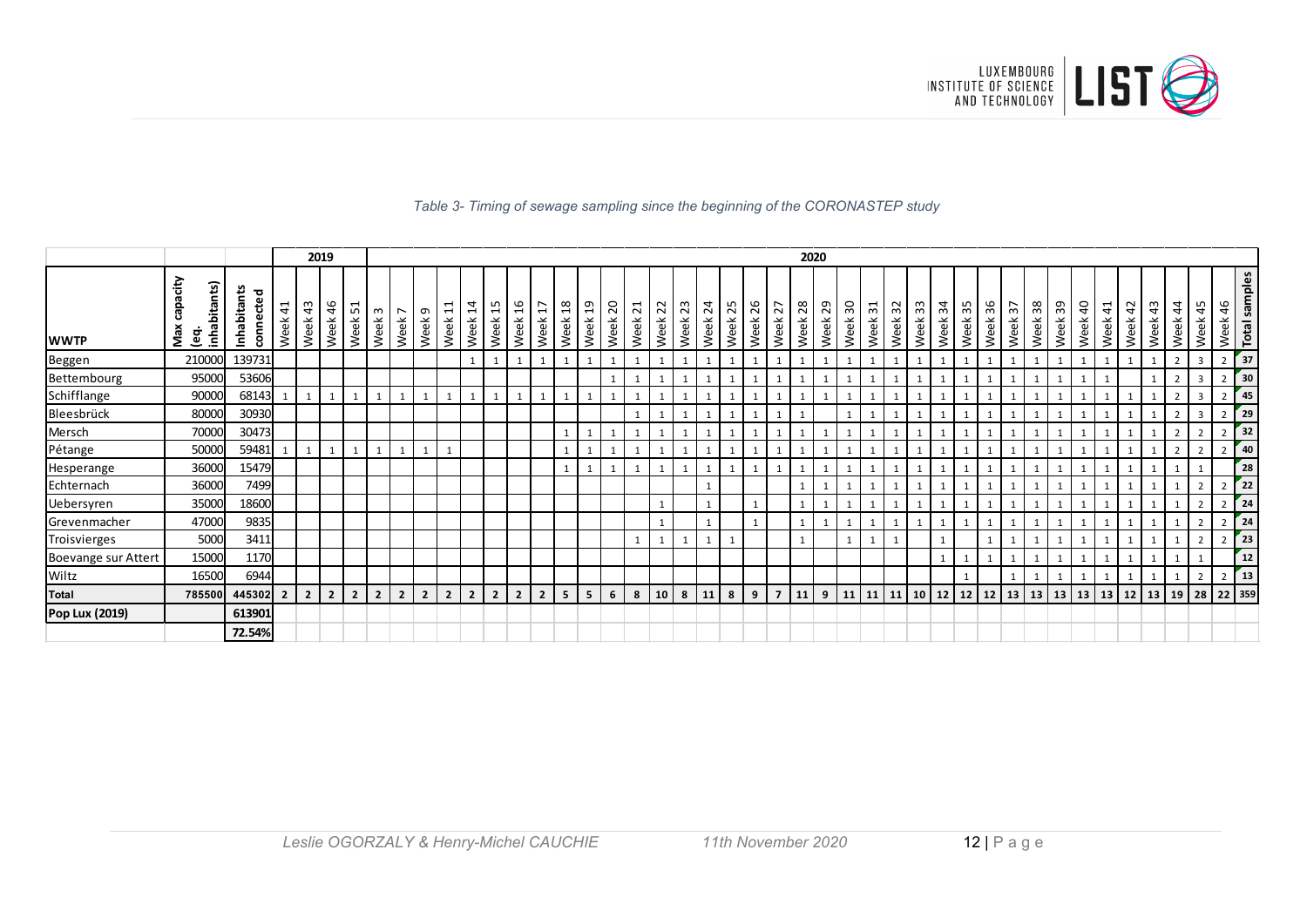# Materials and Methods



### **Sewage samples**

From March to November 2020, up to thirteen WWTPs were sampled at the inlet of the plant according to the planning presented in Table 2. The operators of the WWTPs sampled a 24-h composite sample of 96 samples according to your own sampling procedure. Composite sample was stored at 4°C until sample processing.

### **Sample processing**

The samples were transported to the laboratory at 4°C and viral RNA was isolated on the day of sampling. Larger particles (debris, bacteria) were removed from the samples by pelleting using centrifugation at 2,400 x g for 20 min at 4°C. A volume of 120 mL of supernatant was filtered through Amicon® Plus-15 centrifugal ultrafilter with a cut-off of 10 kDa (Millipore) by centrifugation at 3,220 x g for 25 min at 4°C. The resulting concentrate was collected and 140 µL of each concentrate was then processed to extract viral RNA using the QIAamp Viral RNA mini kit (Qiagen) according to the manufacturer's protocol. Elution of RNA was done in 60 μL of elution buffer.

### **Real-time One-Step RT-PCR**

Samples are screened for the presence of *Sarbecovirus* (*Coronaviridae, Betacoronaviruses*) and/or SARS-CoV-2 virus RNA by two distinct real-time one-step RT-PCR, one on the E gene (Envelope small membrane protein) and the second on the N gene (nucleoprotein). The E gene real-time RT-PCR can detect *Sarbecoviruses*, i.e. SARS-CoV, SARS-CoV-2 and closely related bat viruses. In the context of the COVID19 pandemic, it can be assumed that only SARS-CoV-2 strains will be detected by this assay given that SARS-CoV virus has been eradicated and other bat viruses do not commonly circulate in the human population. The E gene assay is adapted from Corman et al. [17]. The N gene real-time RT-PCR assay (N1 assay) specifically detects SARS-CoV-2 virus. It is adapted from the CDC protocol[1](#page-12-0). The two primers/probe sets are presented in Table 3. The RTqPCR protocols and reagents were all provided by the LIH.

| <b>Target</b> | <b>Primer name</b> | Primer sequence (5' to 3')                     | <b>References</b> |
|---------------|--------------------|------------------------------------------------|-------------------|
| E gene        | E Sarbeco F1       | 5-ACAGGTACGTTAATAGTTAATAGCGT-3                 | Corman et al.,    |
|               | E Sarbeco R2       | 5-ATATTGCAGCAGTACGCACACA-3                     | 2020              |
|               | E Sarbeco P1       | 5'-FAM-ACACTAGCCATCCTTACTGCGCTTCG-BHQ1         |                   |
| N gene        | 2019-nCoV N1 Fw    | 5'-GAC CCC AAA ATC AGC GAA AT-3'               | <b>CDC</b>        |
|               | 2019-nCoV N1 Rv    | 5'-TCT GGT TAC TGC CAG TTG AAT CTG-3'          |                   |
|               | 2019-nCoV N1 Probe | 5'-FAM-ACC CCG CAT TAC GTT TGG TGG ACC-BHQ1-3' |                   |

#### *Table 4 – RT-qPCR primer-probe sets*

Each reaction contained 5 μL of RNA template, 5 μL of TaqPath 1-step RT-qPCR MasterMix (A15299, Life Technologies), 0.5 µL of each primer (20 µM) and probe (5 µM) and the reaction volume was adjusted to a final volume of 20 μL with molecular biology grade water. Thermal cycling reactions were carried out at 50 °C for 15 min, followed by 95 °C for 2 min and 45 cycles of 95 °C for 3 sec and 58°C (E gene) or 53°C (N gene) for 30 sec using a Viia7 Real-Time PCR Detection System (Life Technologies). Reactions were considered positive (limit of detection – LOD) if the cycle threshold (Ct value) was below 40 cycles.

<span id="page-12-0"></span><sup>1</sup> https://www.cdc.gov/coronavirus/2019-ncov/downloads/rt-pcr-panel-primer-probes.pdf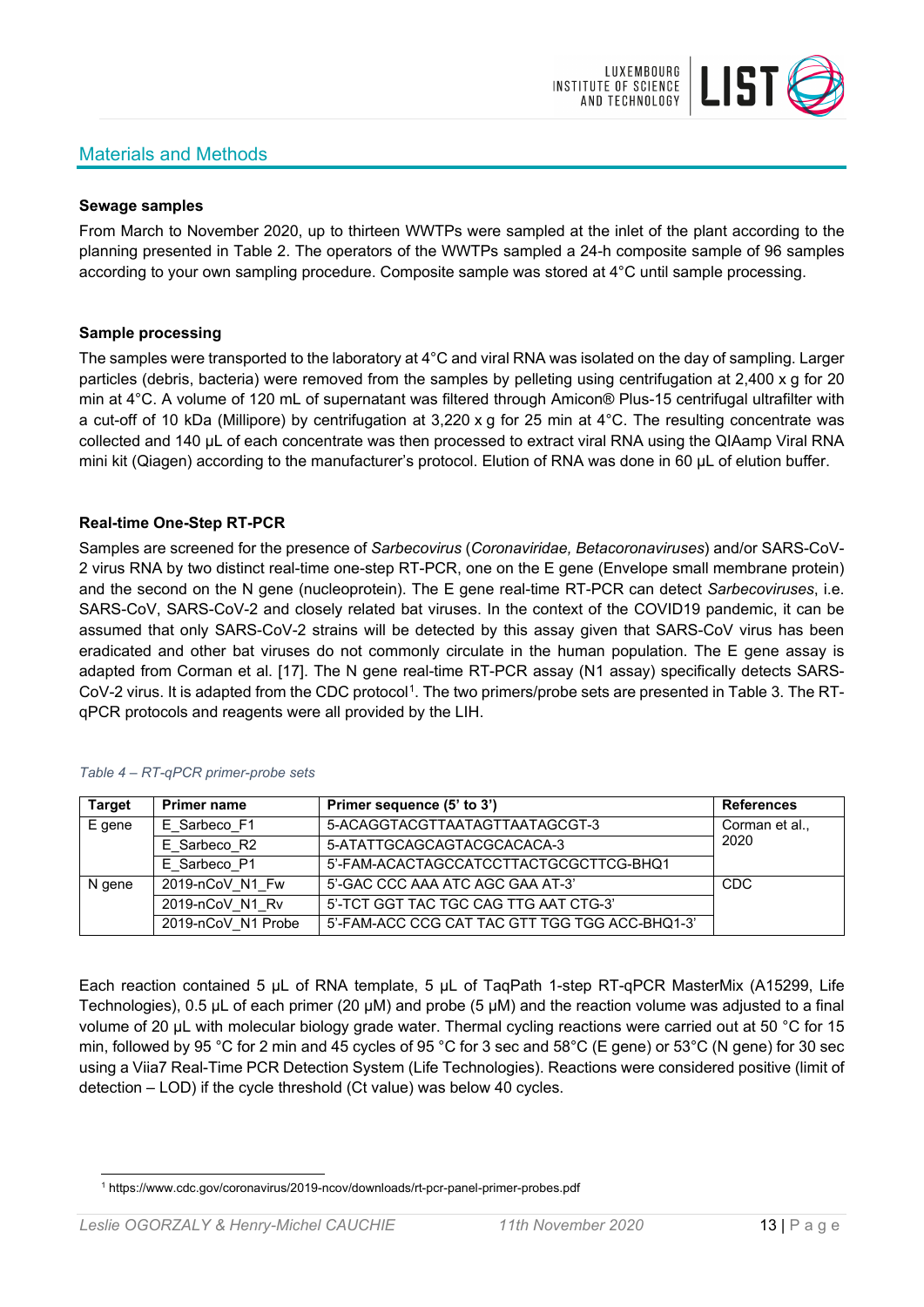

## **Controls**

A non-target RNA fragment commercially available (VetMAX™ Xeno™ IPC and VetMAX™ Xeno™ IPC Assay, ThermoFischer Scientific) was added to the viral RNA extract from sewage concentrates as an internal positive control (IPC). This IPC-RNA is used to control the performance of the RT-qPCR (E gene) and to detect the presence of RT-qPCR inhibitors.

Viral RNA copies quantification of both targeting genes in wastewater samples was performed using RT-qPCR standard curves generated using EDX SARS-CoV-2 Standard (Biorad). This standard is manufactured with synthetic RNA transcripts containing 5 targets (E, N, S, ORF1a, and RdRP genes of SARS-CoV-2, 200,000 copies/mL each).Using such a standard, the limits of quantification (LOQ) of both RT-qPCR assays were estimated to 1 RNA copy per reaction (Figure 6).



*Figure 8 – RT-qPCR standard curves established for both targeting genes (E gene and N gene) of SARS-CoV-2 using a commercially available standard (Biorad).*

# **Data interpretation**

A sample is declared positive for the presence of SARS-CoV-2 if both targets (E and N gene) are detected with Ct values less than or equal to the LOQ. If only one target is detected or if target genes are detected with Ct values between the LOD and the LOQ, samples are reported as presumptive positive (+/-). A sample is declared negative when no target genes are detected (Ct values superior to the LOD).

In case of presumptive positive, sample is tested again using another RT-qPCR detection assay (Allplex 2019 nCoV Assay, Seegene). This commercially available detection kit is a multiplex real-time RT-PCR assay for simultaneous detection of three target genes of SARS-CoV-2 in a single tube. The assay is designed to detect RdRP and N genes specific for SARS-CoV-2, and E gene specific for all *Sarbecovirus* including SARS-CoV-2.

As shown in Figure 7, a good linear relationship  $(R^2: 0.92)$  was obtained between the SARS-CoV-2 RNA concentrations estimated using the E gene and the N gene, respectively. Therefore, only the E gene results were presented in this report.